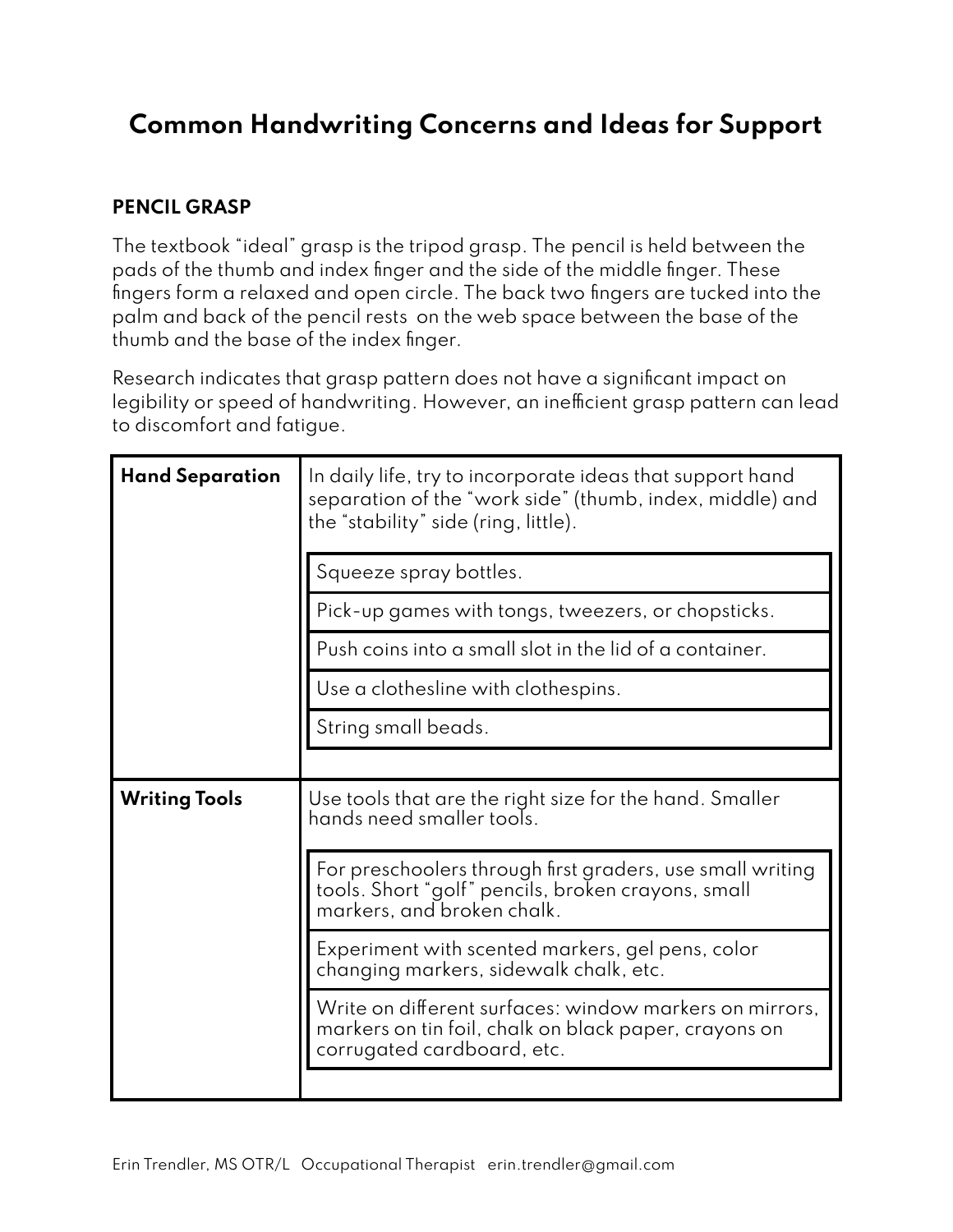| <b>Writing Position</b>                | Pencil grasp is about more than the just hand. Ensure<br>support of the student's trunk, shoulder, and wrist.                                                                                                                            |
|----------------------------------------|------------------------------------------------------------------------------------------------------------------------------------------------------------------------------------------------------------------------------------------|
|                                        | Sit with feet flat on the floor, knees bent at 90 $\degree$ , hips bent<br>at 90°, and elbows at 90° to the writing surface. Use a<br>chair with a supportive back.                                                                      |
|                                        | Support the paper with a flat, non-dominant hand. The<br>wrist of the writing hand should rest gently on paper.                                                                                                                          |
|                                        | Alternative: Work on a vertical surface: easel,<br>chalkboard, whiteboard, or clipboard on the wall.                                                                                                                                     |
|                                        | Alternative: Work on a slanted surface like a slant<br>board. DIY: Place paper on the high end of a<br>horizontal 3-ring binder.                                                                                                         |
|                                        | Alternative: Work in the prone position, lying on the<br>belly, while writing.                                                                                                                                                           |
|                                        |                                                                                                                                                                                                                                          |
| Pencil Grips and<br><b>DIY Options</b> | Keep an eye on the grasp pattern when using these tools.<br>Students often continue to use the same inefficient grasp<br>pattern on top of adapted pencil grips.                                                                         |
|                                        | From a tripod grasp. Use the back two fingers to press a<br>small item, like a coin or pompom, into the palm.                                                                                                                            |
|                                        | Clip a clothespin on the end of the pencil about 1.5" from<br>the tip. Form a tripod grasp below the clothespin. The<br>back two fingers wrap around the clothespin.                                                                     |
|                                        | Connect two rubber bands together. Place one around<br>the student's wrist and the other around the eraser end<br>of a pencil. This will pull the pencil to rest in the student's<br>hand. Commercially available as the "Handi-Writer." |
|                                        | Preferred adapted pencil grips: The Pencil Grip,<br>Crossover Grip, Stetro Grip, Solo grip, and the<br>C.L.A.W. grip.                                                                                                                    |
|                                        |                                                                                                                                                                                                                                          |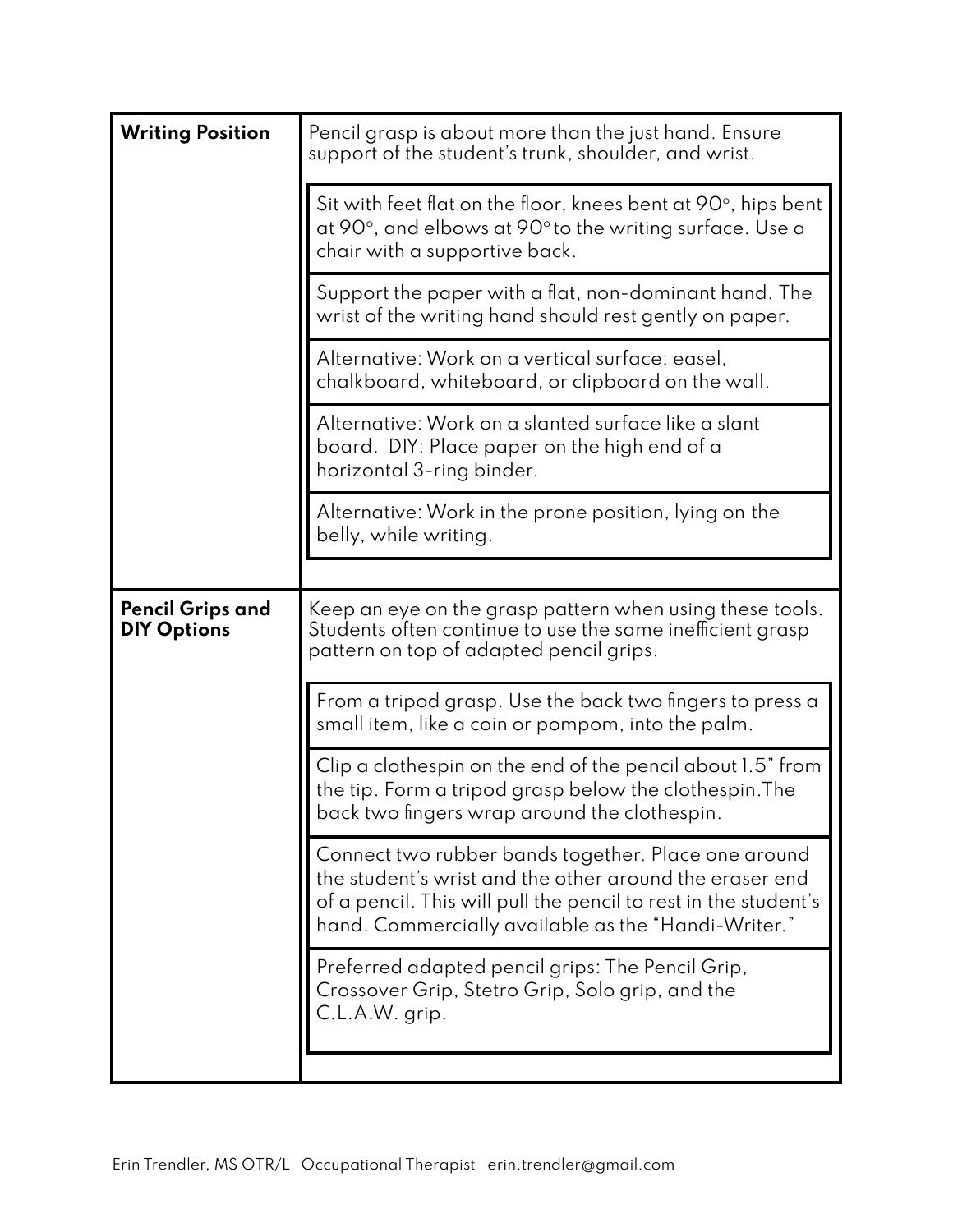| <b>Special concern:</b><br><b>Tremors</b>     | If hand tremors are a concern, try adding weight.                                                                                                                                                         |
|-----------------------------------------------|-----------------------------------------------------------------------------------------------------------------------------------------------------------------------------------------------------------|
|                                               | Wrist weights (0.25-0.5 lbs.)                                                                                                                                                                             |
|                                               | Purchase a weighted pencil.                                                                                                                                                                               |
|                                               | DIY: Add metal nuts to the shaft of a pencil.                                                                                                                                                             |
|                                               |                                                                                                                                                                                                           |
| Special concern:<br>Pressing too hard.        | Signs may include fatigue or pain with writing, pressure<br>marks on fingers, frequent need to sharpen pencils, ripped<br>paper when writing or erasing, or letter imprints on<br>several notebook pages. |
|                                               | Use stretches to relax the hand before writing.                                                                                                                                                           |
|                                               | Take breaks while writing to shake out the hand.                                                                                                                                                          |
|                                               | Use mechanical pencils which break easily with<br>pressure. Practice controlling pressure to prevent this.                                                                                                |
|                                               | Try pens or felt tip markers. Sometimes students press<br>firmly because they want the writing to appear darker.                                                                                          |
|                                               | Practice writing lightly on tissue paper.                                                                                                                                                                 |
|                                               | Place paper on cardboard and try not to push through.                                                                                                                                                     |
|                                               | Write on a single sheet of paper on a hard flat surface.                                                                                                                                                  |
|                                               |                                                                                                                                                                                                           |
| <b>Special concern:</b><br>Press too lightly. | Signs: Faint writing, difficulty stabilizing the pencil, pencil<br>sticks straight up while writing.                                                                                                      |
|                                               | Use small writing tools.                                                                                                                                                                                  |
|                                               | Warm up hands with putty, playdough, or a stress ball<br>before writing. Practice pushing and squeezing firmly.                                                                                           |
|                                               | Warm up upper body before writing: crab walk,<br>wheelbarrow walk, bear crawl, or wall push-ups.                                                                                                          |
|                                               | Write with a felt tip pen which requires light pressure.                                                                                                                                                  |
|                                               |                                                                                                                                                                                                           |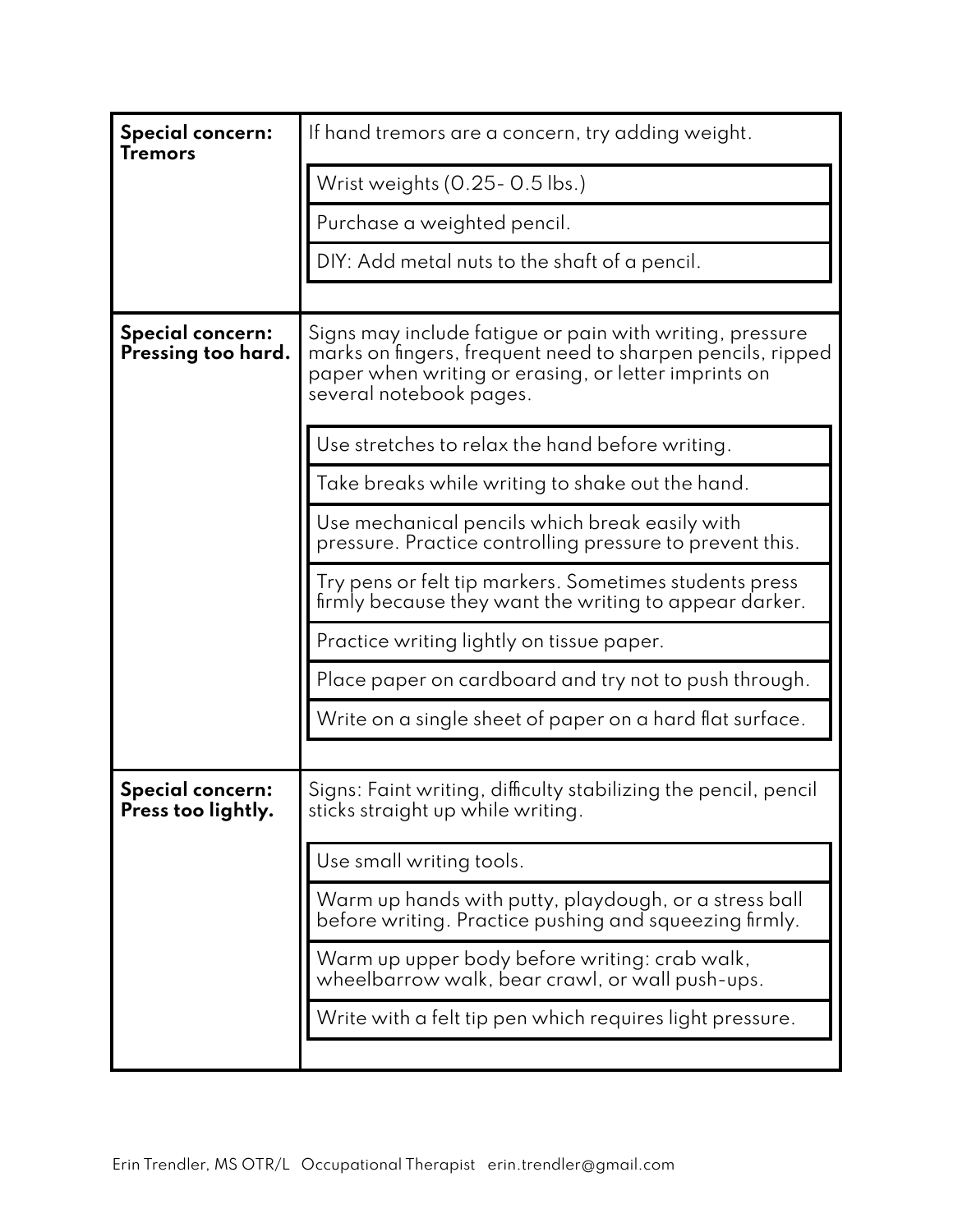## **HANDWRITING**

Functional handwriting depends on skills in the areas of fine motor control, motor planning, visual perception, memory, and recall.When working on handwriting at home, spend only about 10 minutes each day on the task. Aim for fun, engaging, and successful quick bursts of practice.

| <b>Recall of Letter</b><br>Formation  | Easy recall of letter formation requires repetition and<br>consistent practice.                                                                                                                                |
|---------------------------------------|----------------------------------------------------------------------------------------------------------------------------------------------------------------------------------------------------------------|
|                                       | Use consistent verbage for the stroke order. Check with<br>the teacher for the words they use in the classroom.                                                                                                |
|                                       | Practice forming letters in groups. Explore Handwriting<br>Without Tears for developmental letter groupings.                                                                                                   |
|                                       | Provide sensory opportunities for writing. Write letters<br>in sand trays, shaving cream, or with a stick in the dirt.<br>Build letters with playdough or wikki stix.                                          |
|                                       | Provide highlighted letters to trace. Highlighted<br>segments are preferable to dot-to-dots as the letter is<br>easier to visualize as a whole unit.                                                           |
|                                       | Ensure access to a visual with uppercase and lowercase<br>letter formation for easy reference and proofreading.                                                                                                |
|                                       |                                                                                                                                                                                                                |
| <b>Forming Letters</b><br>from Bottom | When writing in print, all letters should be formed from<br>the top of the letter (except lowercase e). Using a<br>consistent pattern of top down formation increases the<br>speed and fluency of handwriting. |
|                                       | Always demonstrate starting at the top when writing.                                                                                                                                                           |
|                                       | Give verbal reminders that letters start at the top.                                                                                                                                                           |
|                                       | Draw a green starting dot for each letter when tracing<br>or copying.                                                                                                                                          |
|                                       | Warm up for writing by reaching up and then diving<br>down to touch toes. Talk about top and bottom.                                                                                                           |
|                                       |                                                                                                                                                                                                                |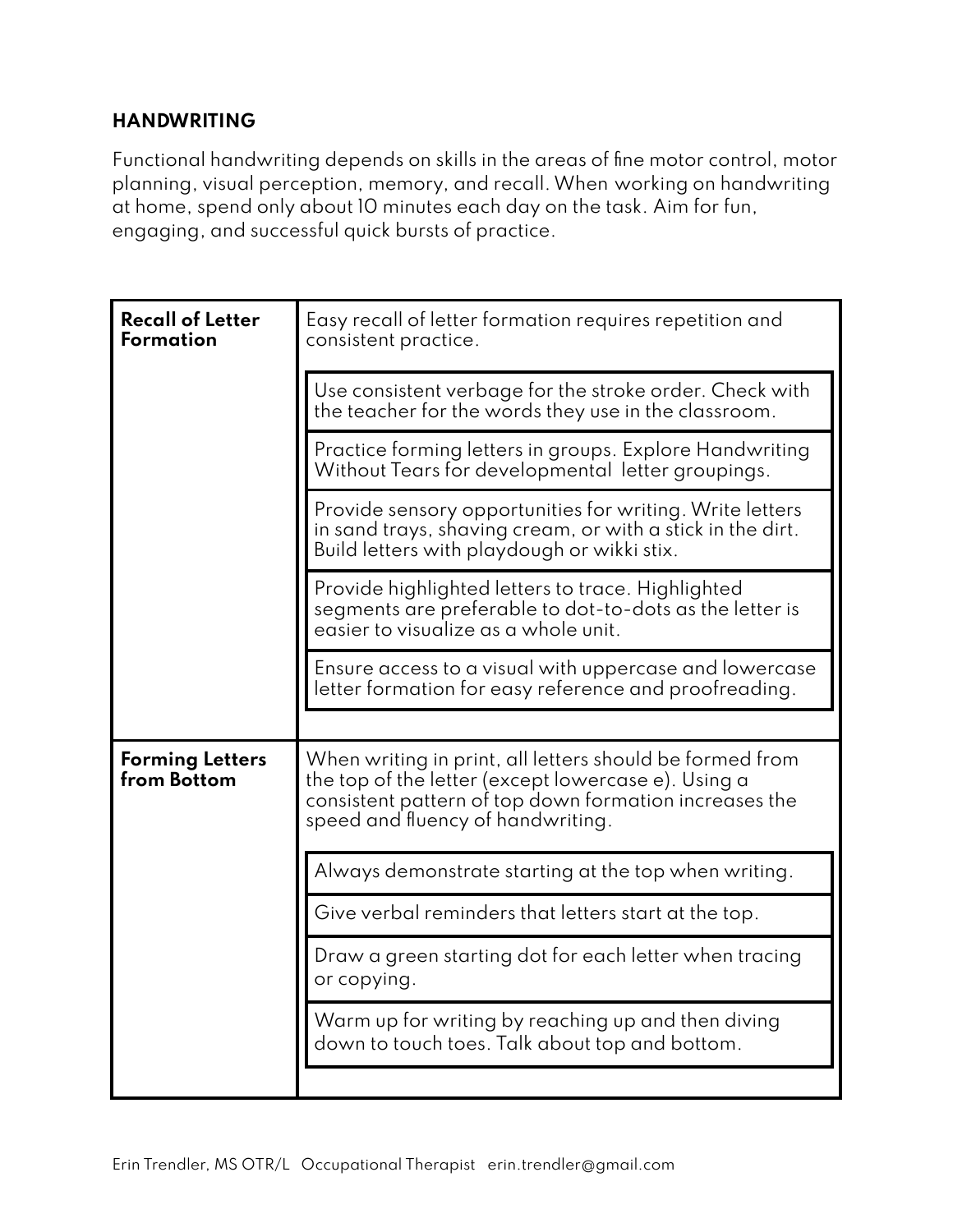| <b>Reversals</b>                       | It is common for individuals to have letter and number<br>reversals until about second grade.                                                                                                                      |
|----------------------------------------|--------------------------------------------------------------------------------------------------------------------------------------------------------------------------------------------------------------------|
|                                        | Focus on letter formation and consistent verbage for<br>commonly confused letters.<br>d starts with letter c<br>b starts with a big line<br>• s starts with a letter c<br>z goes straight across, then slides down |
|                                        | Provide a visual of commonly confused letters with<br>corresponding images of familiar words. Practice<br>comparing writing to the visuals and circling reversals.                                                 |
|                                        | Letter search puzzles. Find and circle the tricky letters in<br>different colors.                                                                                                                                  |
|                                        | Use sensory writing recommendations above.                                                                                                                                                                         |
| <b>Line Placement</b><br><b>Errors</b> | Print letters can be placed in 3 categories: "tall" (b d f h k l<br>t), "short" (a c e i m n o r s u v w x z), and "drop down"<br>letters $(g \nvert p q y)$ .                                                     |
|                                        | Talk about the differences in starting and ending points<br>for tall vs. short vs. drop down letters.                                                                                                              |
|                                        | Before writing or copying a word, identify the<br>placement of each letter.                                                                                                                                        |
|                                        | Color code letters by placement category when<br>preparing a sentence for copying.                                                                                                                                 |
|                                        | Give visual input by highlighing the space between the<br>dotted line and the bottom line.                                                                                                                         |
|                                        | Provide tactile input to the baseline with wikki stix, dried<br>glue lines, or raised line paper.                                                                                                                  |
|                                        | Draw boxes to show the size of each letter in a word. Ex:<br>'dog" would be tall box, short box, drop down box.                                                                                                    |
|                                        | See above recommendations for writing on slanted or<br>vertical surfaces.                                                                                                                                          |
|                                        |                                                                                                                                                                                                                    |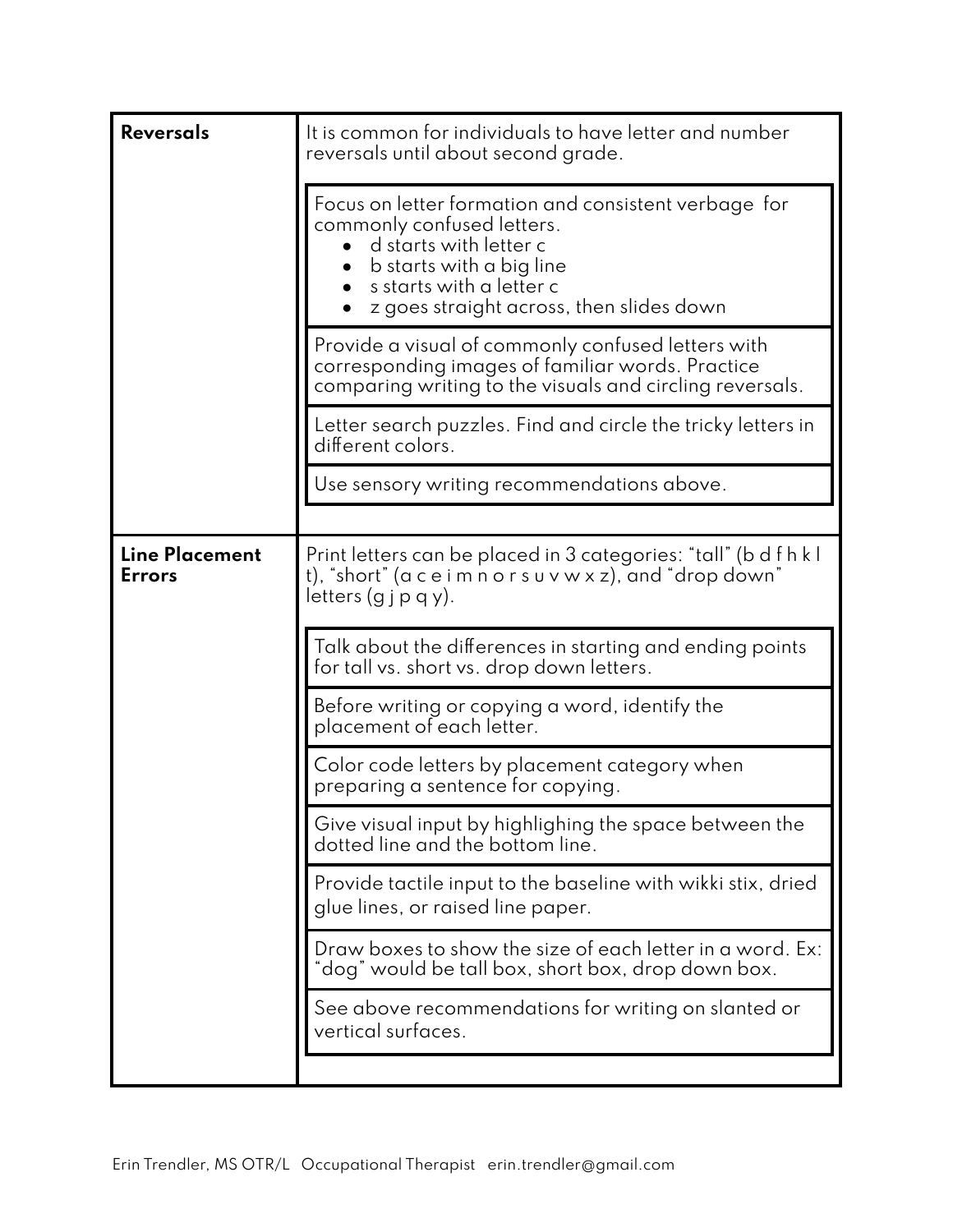| <b>Large Letters</b> |                                                                                                                                                                                                                                                         |
|----------------------|---------------------------------------------------------------------------------------------------------------------------------------------------------------------------------------------------------------------------------------------------------|
|                      | Draw small boxes and work on fitting the words inside<br>each box.                                                                                                                                                                                      |
|                      | Write on graph paper with one letter per box.                                                                                                                                                                                                           |
|                      | Use a small object as a visual reference for correct letter<br>size.                                                                                                                                                                                    |
|                      | On wide ruled paper, highlight the writing space of<br>every other line. Work on writing in the given area.                                                                                                                                             |
|                      | Try 3-line paper in a wide ruled size.                                                                                                                                                                                                                  |
|                      |                                                                                                                                                                                                                                                         |
| <b>Spacing</b>       | Letter spacing and word spacing can impact handwriting<br>legibility. Letters too close together are visually confusing<br>(ex: lo might be I-o or b). Letters too far apart or words<br>too close together impact reading fluency and<br>comprehension |
|                      | Letters should be separated by "spaghetti" spaces.<br>Words should be separated by a "meatball" space.                                                                                                                                                  |
|                      | Write on graph paper with a blank between words.                                                                                                                                                                                                        |
|                      | When writing, pause after each word and draw a<br>highlighted line. This exaggerated task reinforces the<br>idea of stopping between words.                                                                                                             |
|                      | Place a coin or other small item between each word.                                                                                                                                                                                                     |
|                      | Use a finger space cue.                                                                                                                                                                                                                                 |
|                      | Make a "spaceman" stick with a popsicle stick decorated<br>like an astronaut. Use the stick between each word.                                                                                                                                          |
|                      |                                                                                                                                                                                                                                                         |
| <b>Margins</b>       | Visual tracking may impact the starting and stopping<br>points when writing.                                                                                                                                                                            |
|                      | Highlight the left margin line with green "go" and the<br>right margin line with red "stop."                                                                                                                                                            |